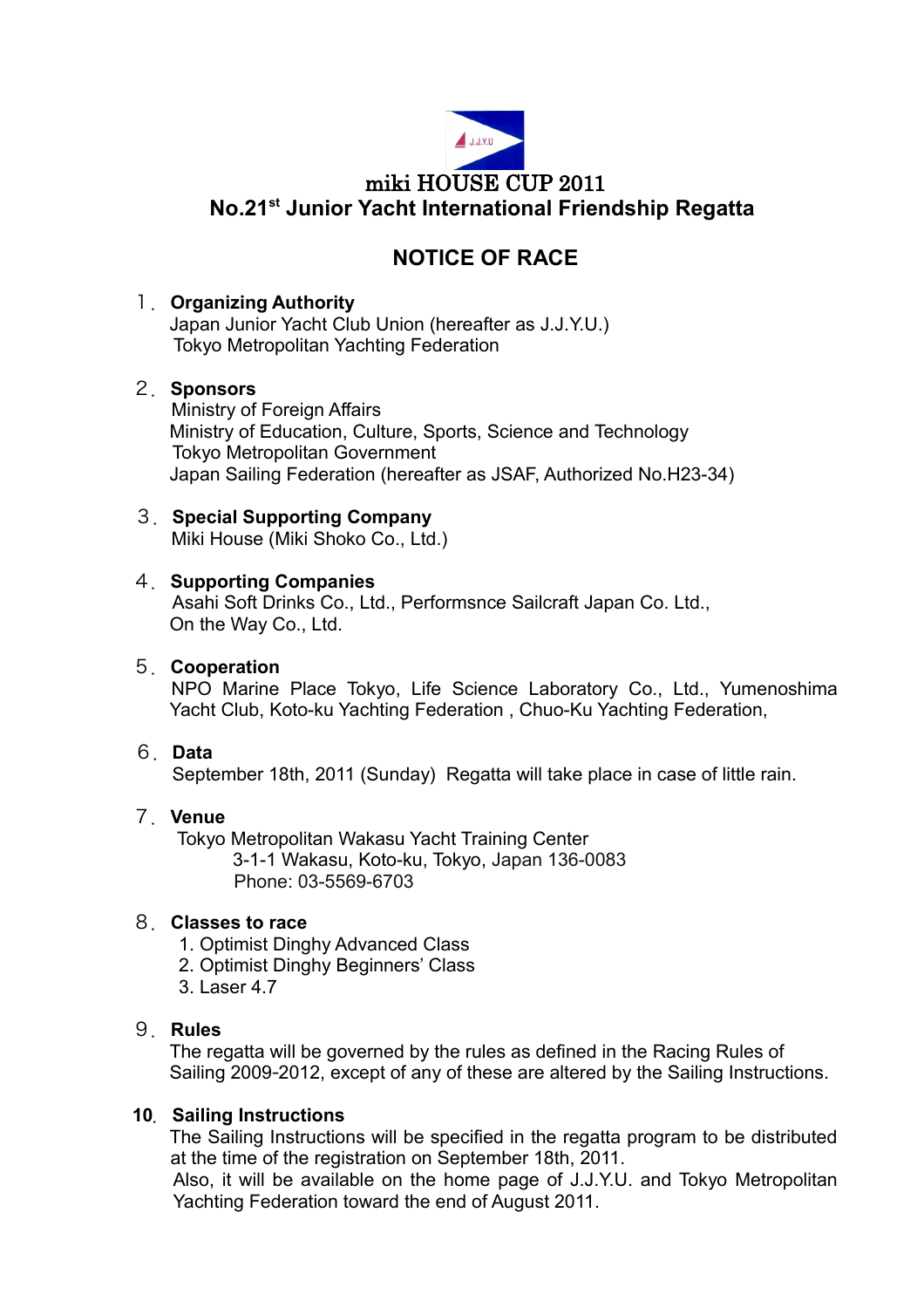J.J.Y.U. URL http://www.jjyu.net

Tokyo Metropolitan Yachting Federation URL http://www.tsaf.com

## **11**.**Schedules of the Races and Events**

07:30 Registration

Distribution of Sailing Instructions

- 08:30 Opening Ceremony & Skippers Meeting
- 09:55 The Warning Signal for 1<sup>st</sup> Race
- 10:00 The Start of 1<sup>st</sup> Race

OP Advanced Class & Laser 4.7: 2<sup>nd</sup> and 3<sup>rd</sup> Race will be followed continuously.

OP Beginners' Class: Races will be followed continuously as much as possible.

16:00~18:00 Closing Ceremony (Prize Giving Ceremony) & Goodwill Party

## **12**.**Eligibility and Sailors' age in each class**

- 1. Japanese children and the children of the foreign countries who are living in Japan between 9 and 16 years old who have experience to sail on the sailing boat.
- 2. OP Advanced Class: The children who has experience of the sailing more than one year OP Beginners' Class: The children who has experience of sailing less than one year.
- 3. All Japanese sailors of OP Advanced Class shall be a member of JSAF at the time of registration.(They should carry the certificate with them.)

※Each sailor should insure his /her Sports Insurance.

 ※The coaches and the parents who have the experience of the sailing may participate for Laser 4.7 as the open entry which means no prize for them. Limited charter boats of Laser 4.7 are available and Secretary General of J.J.Y.U. is ready for the consultation.

#### 13.**Entry**

Entries shall be made with the official forms to Executive Committee of this regatta by mail, facsimile or E-mail not later than 9th September, 2011. Executive Committee office is as follows;

Secretary General : Japan Junior Yacht Club Union Address: 3-16-3,Kugenuma Matsugaoka,Fujisawa City,Kanagawa Pref., Japan 251-0083 Phone & Facsimile: 0466-90-3617 & 0466-90-3618 Cellular phone : 090-8497-6874 E-mail address [info@jjyu.net](mailto:info@jjyu.net)

**Entry fee remittance account** Sumitomo Mitsui Banking Corporation Shinbashi Branch Office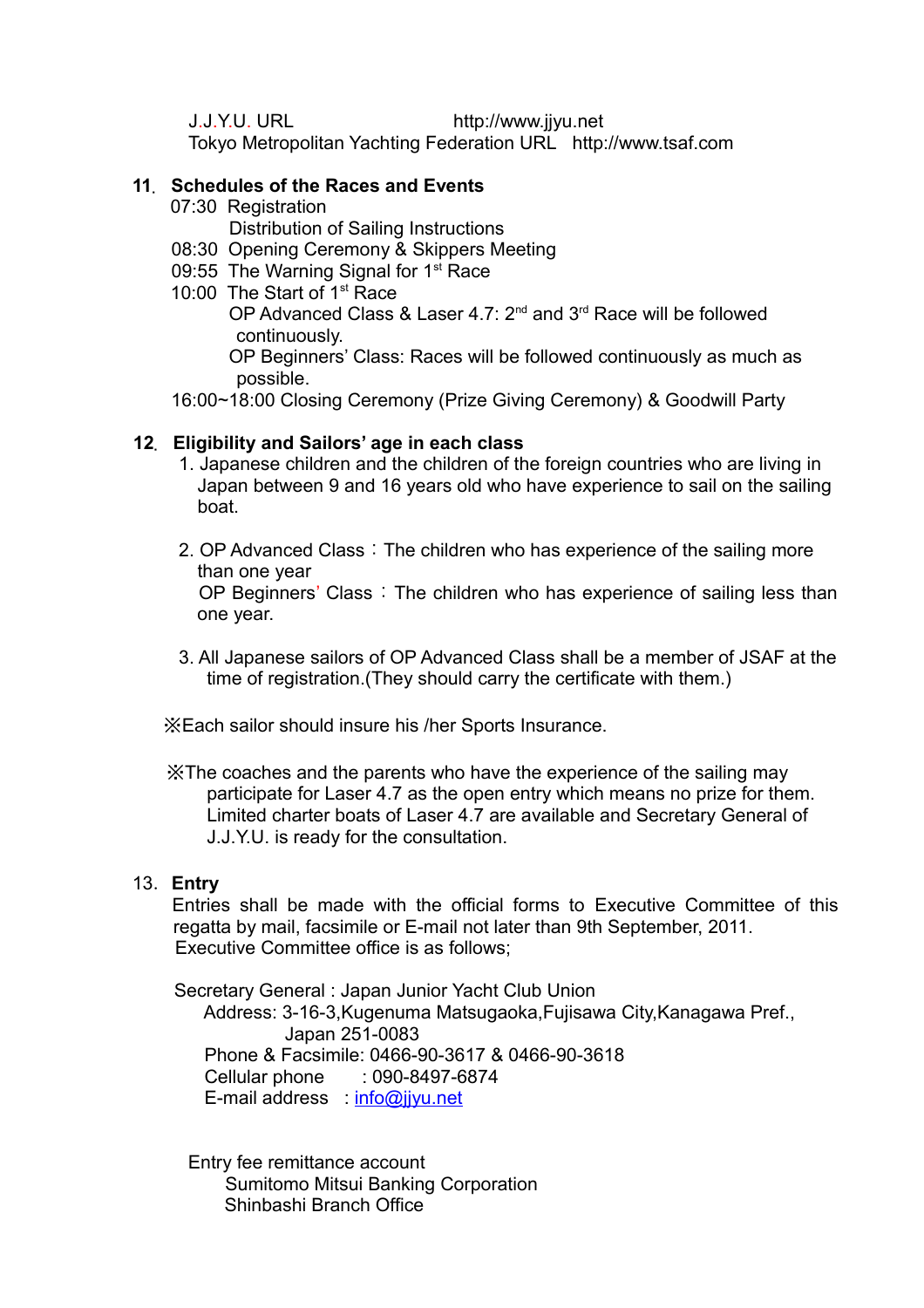#### Account: Saving Deposit No.0744610

 Account Name: Junior Yacht International Friendship Regatta ( ジ ュニアヨットコクサイシンゼ ンレガ ッタ)

#### **14**.**Fees and Accommodation**

- 1. The entry fee including The Goodwill Party fee is Yen 4,000 per each sailor.
- 2. The Goodwill Party fee is Yen 1,000 per each person of the coaches and the parents and the family.

#### **15**.**Prizes**

Prizes will be given as follows:

- 1. The Trophy of MIKI House CUP will be presented to 1<sup>st</sup> Rank of each Class, OP Advanced Class and OP Beginners' Class.
- 2. The Medal of Gold, Silver and Bronze will be presented to  $1<sup>st</sup>$ ,  $2<sup>nd</sup>$  and  $3<sup>rd</sup>$  Rank sailors of each class.
- 3. The Award from The President of J.J.Y.U. will be presented to  $1^{st}$ ,  $2^{nd}$ ,  $3^{rd}$ ,  $4^{th}$ ,  $5^{th}$ and 6<sup>th</sup> Rank sailors of each class.
- 4. Special Prizes from Miki Shoko Co., Ltd., Special Supporting Company will be Pre6ented to many sailors participated.

#### **16**. **Scoring and Number of races**

- 1. 3 races are planned for OP Advanced Class and Laser 4.7. As much as possible races are planned for OP Beginners' Class. However, at least one race is required to be completed to constitute the series.
- 2. Each boat's series score will be the total of her all race scores. This changes Appendix A2.

#### **17**.**Courses**

The courses to be sailed are as detailed in Diagram attached.

#### **18**.**Disclaimer of Liability**

Competitors compete entirely at their own risk and responsibility. The Organizing Authority and any other parties involved in the organization of the regatta accept no liability whatsoever for any injury, damage, loss or claim whether personal or material, incurred by or inflicted to participants before, during or after the regatta.

#### **19**.**Regatta Secretariate**

Secretary General:Japan Junior Yacht Club Union ( Hiroshi Kumakawa)

Address: 3-16-13 Kugenuma Matsugaoka, Fujisawa City,Kanagawa Pref., Japan 251-0083 Phone : 0466-90-3617 Facsimile: 0466-90-3618 Cellular phone: 090-8497-6874 E-mail address [info@jjyu.net](mailto:info@jjyu.net)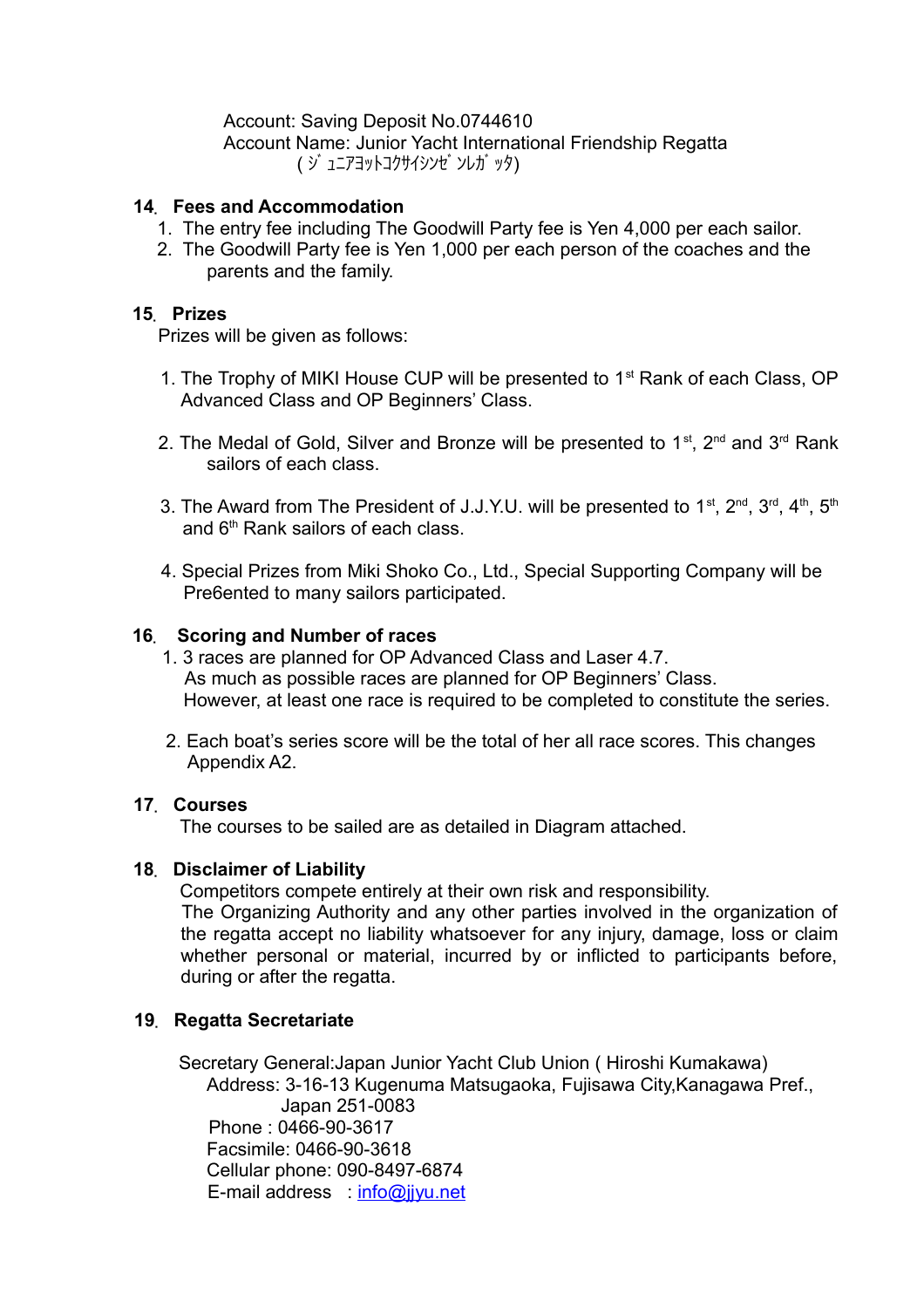

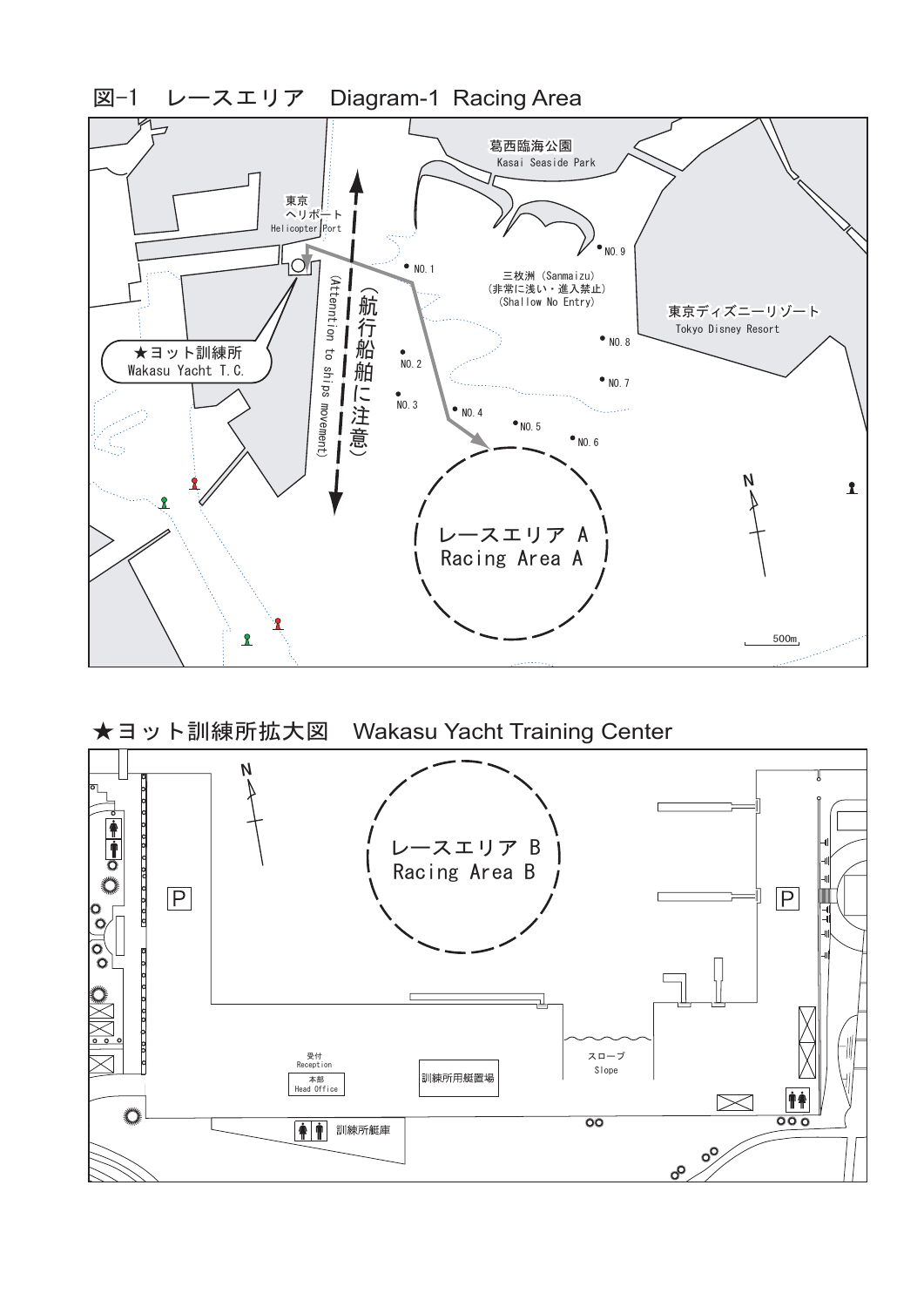# 図-2 コース Diagram-2 The courses







図-2-2 OP級(初級者)① Diagram-2-2 OP Biginners' Class ①



オレンジ旗 Orange Flag 青色旗 Blue Flag

オレンジ旗 Orange Flag

スタート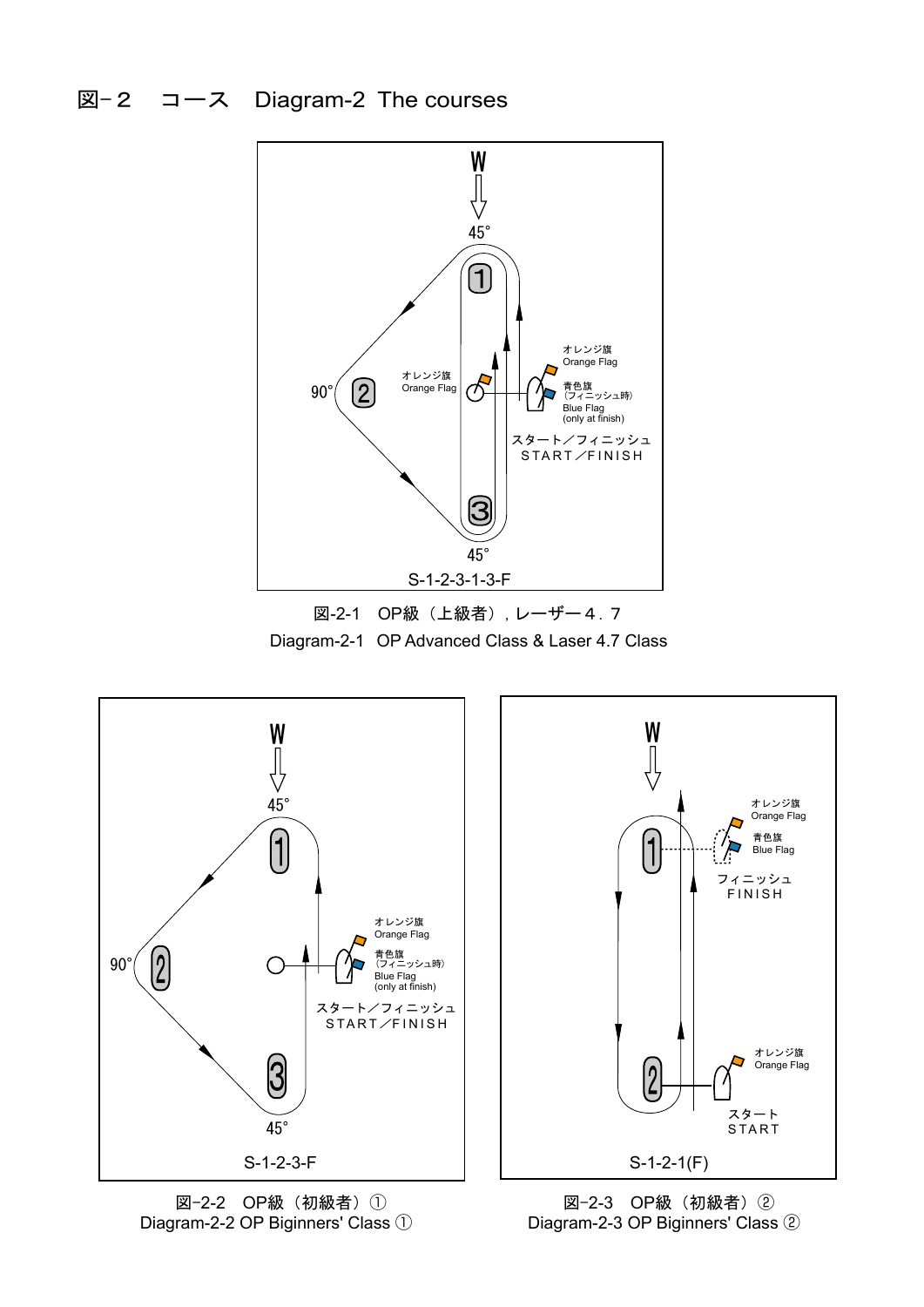To Executive Committee of Junior Yacht International Goodwill Regatta

# 第21回ジュニアヨット国際親善レガッタ No.21st Junior Yacht International Goodwill Regatta 参加申込書 Entry Application Form

| 申込日 Application Date: 2011年 Year<br>月 Month<br>日 Date |                                                           |                                     |                  |   |
|-------------------------------------------------------|-----------------------------------------------------------|-------------------------------------|------------------|---|
|                                                       | フリガナ                                                      |                                     | 国                | 籍 |
| 氏名                                                    |                                                           | 年<br>月<br>日生                        | Nationality<br>男 |   |
|                                                       |                                                           | Birthday, Month and Year            | Male             |   |
| <b>Full Name</b>                                      |                                                           |                                     | 女                |   |
|                                                       |                                                           | 歳 Age)<br>(                         | Female           |   |
|                                                       |                                                           |                                     |                  |   |
| 住所                                                    |                                                           | 電 話番号                               |                  |   |
| Address                                               |                                                           | Phone No.                           |                  |   |
|                                                       | Aグループ(OP級上級者·レーザー4.7)                                     | セール No.                             |                  |   |
| 参加クラス<br><b>Participating Class</b>                   | A Group(OP Advanced class · Laser 4.7)                    | Sail No.                            |                  |   |
|                                                       | B グ ル ー プ ( O P 級 初 級 者 )<br>B Group(OP Beginners' class) | JSAF 会員番号                           |                  |   |
|                                                       |                                                           | JSAF Membership No.                 |                  |   |
|                                                       |                                                           |                                     |                  |   |
| 保護者氏名                                                 |                                                           | 所属クラブ名                              |                  |   |
| Name of Parent                                        |                                                           | Name of Club                        |                  |   |
| 17 日合同練習参加希望(有·無)                                     | 19 日体験試乗会参加希望(有・無)                                        | オ ー プ ン 参 加 希 望 ( 有 ・               | 無)               |   |
| 17 <sup>th</sup> Training together(Yes · No)          | 19th New Dinghy class Trial (Yes No)                      | Open Entry for Laser 4.7 (Yes · No) |                  |   |

※太枠内にご記入ください Please fulfill above

<誓約書 The Written Oath>

私、参加者本人並びにその保護者は、本レース委員会の定める諸規則並びに帆走指示書の規定を尊重し、自 己の責任において参加します。本レース委員会は、参加並びに参加者の生命及び身体の安全について何ら責 任を負うものではないことを認めます。したがって、主催者に対していかなる損害賠償等の請求をしないことを 誓います。

I , myself and my parent, declare that we would respect the rules decided by the race committee and the sailing instructions and would participate this regatta by our own responsibility. We also would admit that this race committee will not bear any responsibility to the life and the safety of the participants for this regatta. We, therefore, would swear that we will not claim any compensation for the damage to Organizing Authority of this regatta.

本 人 署 名 Signature of Applicant 保 護 者 署 名 Signature of Applicant's Parent